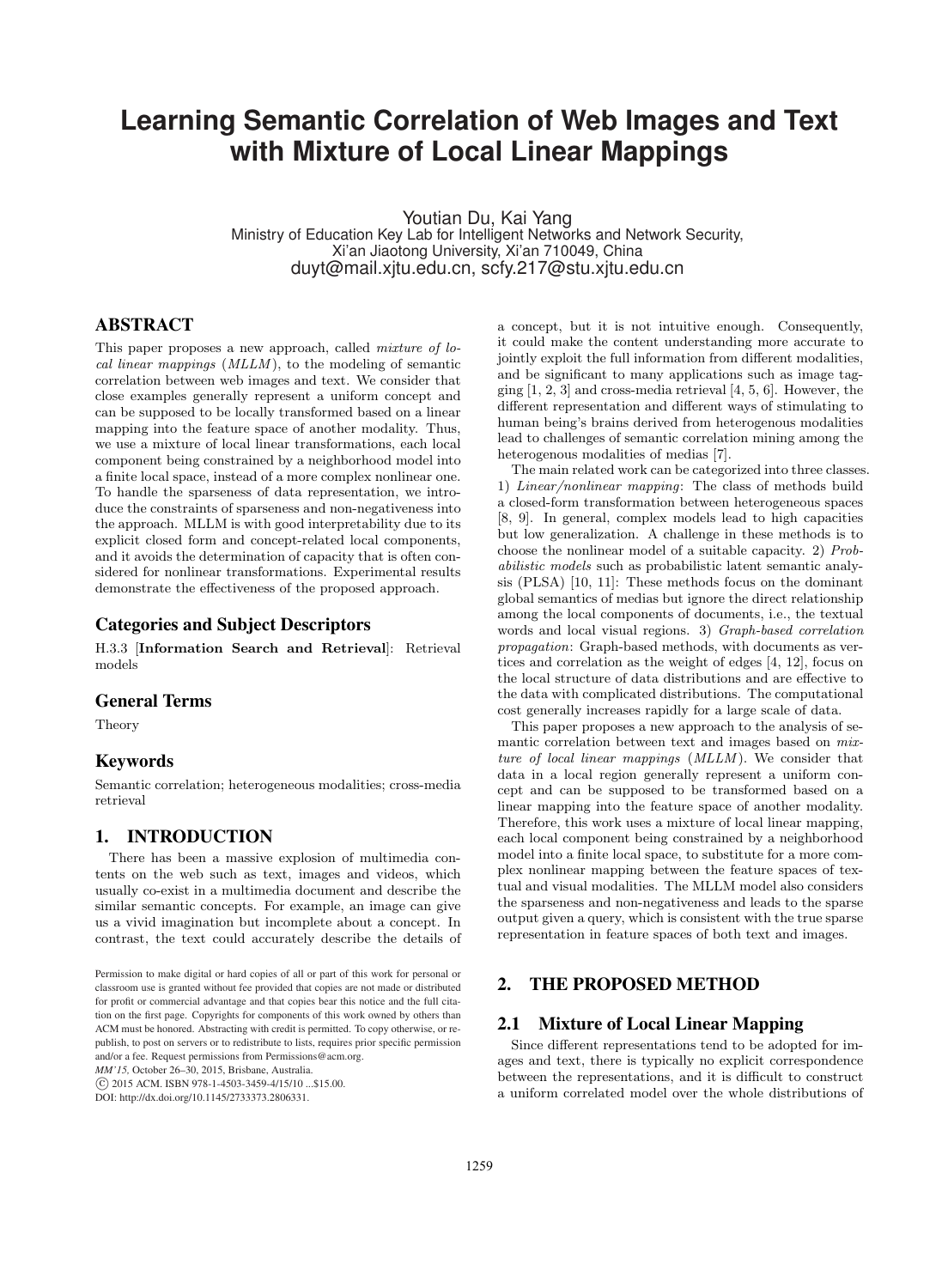

Figure 1: Illustration of the mixture of local linear mappings. The scale of darkness represents the distribution of data in feature space  $S^I$  and  $S^T,$  and the colored ellipses denote the local regions over which local linear mapping models are built.

images and text. Hence, in this work we present a mixture of local linear mappings (MLLM).

We assume that over a local region there exists a linear mapping model from textual (visual) space to visual (textual) space, and characterize this model by the concatenation of two matrices as follows:

$$
\mathbf{y}_i = U \cdot W \mathbf{x}_i + \varepsilon_i \tag{1}
$$

where  $x_i$  denotes a query of  $d_q$ -dimensional vector,  $y_i$  is the  $d_o$ -dimensional example associated to query  $\mathbf{x}_i, W \in$  $\mathbf{R}^{K \times d_q}$  denotes the transformation from input space to a Kdimensional latent semantic space and  $U \in \mathbb{R}^{\bar{d}_o \times K}$  means that from the semantic space to output space, and  $\varepsilon_i$  is the fitness error. For simplicity, we let  $\varepsilon_i$  be a vector of independent and normally distributed elements with zero mean, i.e.  $\Sigma_{\epsilon} = diag(\sigma_1^2, \sigma_2^2, \cdots, \sigma_{d_o}^2)$ . The linear mapping in Eq.1 can be rewritten as the following probabilistic form:

$$
\Pr(\mathbf{y}_i|\mathbf{x}_i,\mathcal{M}) = \frac{1}{(2\pi)^{\frac{d_o}{2}}|\Sigma_{\varepsilon_i}|^{\frac{1}{2}}}e^{-\frac{1}{2}\boldsymbol{\varepsilon}_i^T\Sigma_{\varepsilon}^{-1}\boldsymbol{\varepsilon}_i}
$$
(2)

where M denotes the model in Eq.1 that  $\{x_i, y_i\}$  follows.

Intuitively, a set of close examples, denoted by  $R$ , tend to have similar semantics and approximately follow the same cross-media mapping model. The data near the centroid of  $R$  follow the model with high confidence. In contrast, the data far away from the centroid follow the model with low confidence. Thus, we characterize the difference of confidence resulted from the location by introducing a neighborhood model  $K_{\mathbf{H}}(\mathbf{x} - \boldsymbol{\mu})$  and a symmetric positive definite  $d_q \times d_q$  bandwidth matrix **H**. We choose Gaussian function as the neighborhood model:

$$
K_{\mathbf{H}}(\mathbf{x}_{i} - \boldsymbol{\mu}) = \frac{1}{(2\pi)^{\frac{d_{q}}{2}} |\mathbf{H}|^{\frac{1}{2}}} e^{-\frac{1}{2}(\mathbf{x}_{i} - \boldsymbol{\mu})^{T} \mathbf{H}^{-1}(\mathbf{x}_{i} - \boldsymbol{\mu})}
$$
(3)

where  $\mu$  denotes the centroid of set  $\mathcal R$  that  $\mathbf x_i$  belongs to. For simplicity, we assume that  $H$  is a diagonal matrix and  $\mathbf{H} = diag(h_1, h_2, \cdots, h_{dq})$ .  $K_{\mathbf{H}}(\mathbf{x}_i - \boldsymbol{\mu})$  can be used to describe the probability (or confidence) of data that follow the mapping model, i.e.  $Pr(\mathbf{x}_i|M_R)$ .

Now, we define the following likelihood function for the pair  $(\mathbf{x}_i, \mathbf{y}_i)$  given a specific local linear mapping  $\mathcal{M}_R$ :

$$
\mathcal{L}_{F,i,m} = \Pr(\mathbf{x}_i | \mathcal{M}_{Rm}) \Pr(\mathbf{y}_i | \mathbf{x}_i, \mathcal{M}_{Rm})
$$
  
=  $K_{\mathbf{H}}(\mathbf{x}_i - \boldsymbol{\mu}_m) \Pr(\mathbf{y}_i | \mathbf{x}_i, \mathcal{M}_{Rm})$  (4)

Actually, due to the complicated data distribution and nonlinear mappings between textual and visual spaces, a unique linear model is of insufficient capacity in modeling the correlation between them. Consequently, we develop a mixture of local linear mappings to characterize the cross-media correlation as follows:

$$
\mathcal{L}_{F} = \prod_{i=1}^{N} \Pr(\mathbf{x}_{i}, \mathbf{y}_{i})
$$
\n
$$
= \prod_{i=1}^{N} \sum_{m=1}^{M} \omega_{m} c_{m} e^{j\frac{d_{q}}{2} - \frac{(\mathbf{x}_{i,j} - \mu_{m,j})^{2}}{2h_{j,m}^{2}}} \cdot e^{j\frac{d_{\rho}}{2} - \frac{\varepsilon_{i,m,j}^{2}}{2\sigma_{j,m}^{2}}} (5)
$$

where  $M$  is the number of components of the mixture model,  $\omega_m$  denotes the positive weight of the m-th component and  $K_{m=1}^{K} \omega_m = 1, c_m$  is a factor to normalize  $\mathcal{L}_F$  to be a probability density function,  $\mathbf{x}_{i,j}$  and  $\boldsymbol{\mu}_{m,j}$  denote the j-th entry of  $\mathbf{x}_i$  and  $\boldsymbol{\mu}_m$ ,  $\varepsilon_{i,m,j}$ ,  $h_{j,m}$  and  $\sigma_{j,m}$  are the j-th entry of  $\varepsilon_i$ , H and  $\Sigma_{\varepsilon}$  corresponding to the model  $\mathcal{M}_{Rm}$ , respectively. In our mixture model in Eq.5, the first exponential term plays the role of making the dense points tend to share one model, and the second one focuses on modeling the correlation between two heterogeneous modalities.

#### 2.2 Constraints to MLLP

 $J_s$ 

In this section, we consider some extra constraints to the mixture of local linear mappings.

1) Smoothness. As mentioned above, close examples, with proper representation, tend to indicate the similar concept in both textual space and visual space. Hence, it is necessary to return the similar retrieved outputs for two close queries. We formulate the smoothness constraint as follows:

$$
J_W = \sum_{i \sim j} \|e_{ij} W(\mathbf{x}_i - \mathbf{x}_j)\|_2 \le \|D_X\|_F \|W\|_F
$$
 (6)

$$
J_U = \sum_{i \sim j} ||e_{ij} U W(\mathbf{x}_i - \mathbf{x}_j)||_2 \le ||W D_X||_F ||U||_F \quad (7)
$$

where  $i \sim j$  means that  $\mathbf{x}_i$  is the neighbor of  $\mathbf{x}_j$ ,  $e_{ij}$  denotes the weight of the pair  $x_i$  and  $x_j$ , and  $D_x$  is the matrix whose columns are vectors  $\{x_i - x_j\}$  in a certain order for all  $i \sim j$ . We let  $e_{ij} = 1$  for all i and j in Eqs.6 and 7 since we have no clear prior information to show which pair is more important. The neighbors of  $x_j$  is determined by choosing C-nearest points. Thus, we measure the smoothness of cross-media mappings with the following expression:

$$
m(U, W) = J_W + J_U
$$
  

$$
\triangleq \lambda_W ||W||_F + \lambda_U ||U||_F
$$
 (8)

where  $\lambda_W$  and  $\lambda_U$ , which replace the coefficients on the right-hand side of Eqs.6 and 7 respectively, are used to control the importance of the two terms. The first term on the right-hand side of Eq.8 measures the distance in the concept space, and the second one measures the distance of two retrieved outputs. To obtain a smooth mapping model,  $J_{sm}(U, W)$  needs to be constrained to a small value.

2) Sparseness and Non-negativeness. With the bag-ofword representation, both text and images are generally represented as the feature vectors of non-negative and sparse components. Take the mapping from textual space to concept space as example. When a document is mapped into the concept space, we expect that it corresponds to a few concepts that can describe its semantics. That is, the other components in the concept vector are zeros. Thus, the matrix  $W$  needs to be sparse. Further, we think every unit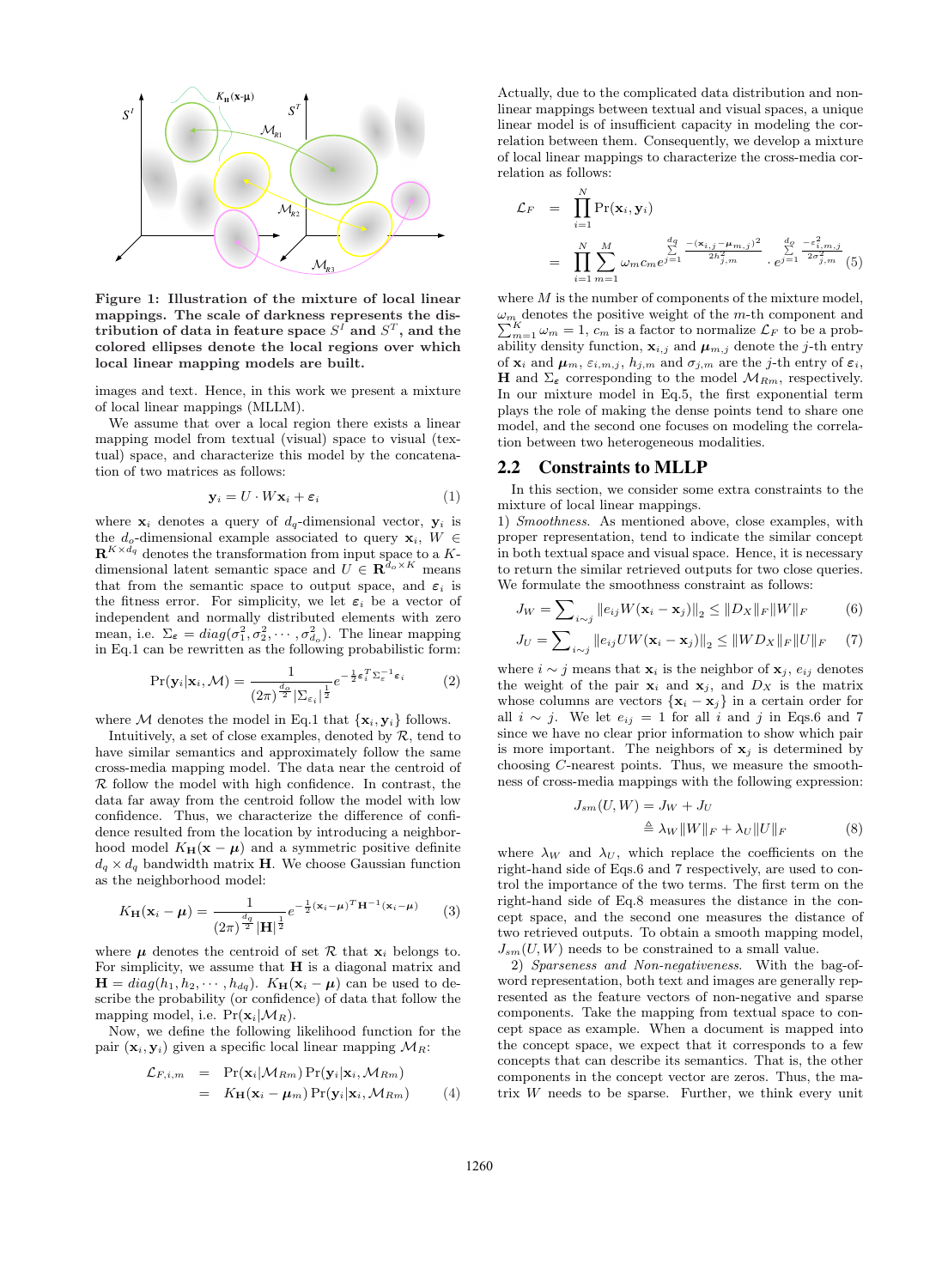appearing in a document supplies positive contribution to the corresponding concept. In other words, a whole concept is formed by combining a set of units and can be considered as the linear combination of elements. The non-negative constraint makes only additive combination be allowed.

Finally, we have the following optimization problem:

$$
\min_{U_m \in \mathbf{R}^{d_o \times K}, W_m \in \mathbf{R}^{K \times d_q}} \mathcal{L}(U_m, W_m)
$$
(9)

where

$$
\mathcal{L}(U_m, W_m) = -\ln \mathcal{L}_F + \lambda_1 \sum_{m=1}^{M} J_{sm}(U_m, W_m) + \lambda_2 \sum_{m=1}^{M} J_{sp}(U_m, W_m)
$$
  
 
$$
S.t. U_m \ge 0, W_m \ge 0
$$
 (10)

where  $J_{sp}(U_m, W_m) \triangleq ||U_m||_1 + ||W_m||_1$  denotes the sparseness term, and  $\lambda_1$  and  $\lambda_2$  are used to control the balance between these terms.

#### 2.3 Optimization Process

The optimization problem (9) is different from many regularization based learning because it contains some hidden information. More specifically, we don't know which local linear mapping that  $(\mathbf{x}_i, \mathbf{y}_i)$  follows. We develop a sub-gradient descent approach under the framework of Expectation- Maximization. The parameter set is denoted by  $\Theta = \{U_m, W_m,$  $\omega_m, {\bf H}_m, \boldsymbol{\mu}_m, \Sigma_{\varepsilon,m}\}_{m=1}^M.$ 

1) Initialization. First, we use Kmeans clustering algorithm over training data  $\{\mathbf x_i\}_{i=1}^N$  and achieve M clusters. Let the initial value of  $\mu_m$  and  $\mathbf{H}_m$  (written as  $\mu_m^{(0)}$  and  $\mathbf{H}_m^{(0)}$ , respectively) equal the mean vector and covariance matrix of the m-th cluster; Initialize  $U_m \in \mathbf{R}^{d_o \times K}$  and  $W_m \in \mathbf{R}^{K \times d_q}$ with non-negative matrix.

2) Determination of hidden information. Given  $\Theta^{(t-1)}$ , we compute the probability that  $(\mathbf{x}_i, \mathbf{y}_i)$  follows  $\mathcal{M}_{Rm}$ .

$$
Pr(\mathcal{M}_{Rm}|\mathbf{x}_i, \mathbf{y}_i, \Theta^{(t-1)}) = \frac{Pr(\mathcal{M}_{Rm}, \mathbf{x}_i, \mathbf{y}_i |, \Theta^{(t-1)})}{\sum_{m=1}^{M} Pr(\mathcal{M}_{Rm}, \mathbf{x}_i, \mathbf{y}_i |, \Theta^{(t-1)})}
$$
(11)

where

$$
\Pr(\mathcal{M}_{Rm}, \mathbf{x}_{i}, \mathbf{y}_{i} | \Theta^{(t-1)}) = \omega_{m} c_{m} e^{j \frac{d_{q}}{2} - \frac{(\mathbf{x}_{i,j} - \mu_{m,j})^{2}}{2h_{j,m}^{2}}} \cdot e^{j \frac{d_{o}}{2} - \frac{\epsilon_{i,m,j}^{2}}{2\sigma_{j,m}^{2}}}
$$
(12)

For simplicity, we rewrite  $Pr(\mathcal{M}_{Rm}|\mathbf{x}_i, \mathbf{y}_i, \Theta^{(t-1)})$  as  $P_{i,m}^{(t-1)}$ . 3) Update. The parameters of  $M_{Rm}$  are updated at t time sequentially by:

$$
\omega_m^{(t)} = \frac{1}{N} \sum_{i=1}^N P_{i,m}^{(t-1)}, \ \boldsymbol{\mu}_m^{(t)} = \sum_{i=1}^N \mathbf{x}_i P_{i,m}^{(t-1)}/\sum_{i=1}^N P_{i,m}^{(t-1)} \tag{13}
$$

$$
h_{j,m}^{(t)}^2 = \sum_{i=1}^N (\mathbf{x}_{i,j} - \boldsymbol{\mu}_{m,j}^{(t-1)})^2 P_{i,m}^{(t-1)} / \sum_{i=1}^N P_{i,m}^{(t-1)} \qquad (14)
$$

For the update of the other parameters, we define another cost function based on problem (9):

$$
\mathcal{Q}(U_m, W_m) = \sum_{m=1}^{M} \left( \sum_{i=1}^{N} \left( -\ln c_m - \sum_{j=1}^{d_o} \frac{\varepsilon_{i,m,j}^2}{2\sigma_{j,m}^2} \right) P_{i,m}^{(t-1)} + \lambda_1 J_{sm}(U_m, W_m) + \lambda_2 J_{sp}(U_m, W_m) \right)
$$
\n(15)

Table 1: MAP scores (Top 50 retrieved examples).

|             | Corel 5K          |                   | Wikipedia         |                   |
|-------------|-------------------|-------------------|-------------------|-------------------|
|             | $T \rightarrow I$ | $I \rightarrow T$ | $T \rightarrow I$ | $I \rightarrow T$ |
| CCA         | 0.1078            | 0.1725            | 0.2485            | 0.1646            |
| <i>KCCA</i> | 0.2115            | 0.1501            | 0.2807            | 0.2121            |
| MLLM        | 0.2787            | 0.2832            | 0.3581            | 0.2793            |

Minimizing  $\mathcal{Q}(U_m, W_m)$  subjected to  $U_m \geq 0, W_m \geq 0$  with sub-gradient descent approaches can obtain the solution.

#### $(m)$  3. **EXPERIMENTAL RESULTS**

Two public real-world datasets are used in our experiments. 1)  $Corel 5K$ : There are 50 categories in this dataset and each category is made up by 100 images. Each image has a caption of 1-5 keywords. We represent text and images of Corel5K by 374-dimensional and 500-dimensional bag-ofword feature vectors, respectively. We random choose 2/3 examples for training and the rest for test. 2) Wikipedia dataset: The set consists of 2,866 images, each with a paragraph of text to describe the image. We use the originally provided representation: 10-dimensional topic-based features for text and 128-dimensional SIFT feature for images, and the originally provided ratio 2173/693 (training/test). Each experiment is implemented 10 times independently.

We compare the proposed method to two previous representative methods, including 1) Canonical Correlation Analysis (CCA) [8]: The technique linearly transforms two kind of data from initial spaces to two new spaces respectively to achieve the largest relevance; 2)  $KCCA$  [8]: a non-linear version of CCA by introducing kernels. In this work, we employ the RBF kernel. We use two measures to evaluate the performance. 1) Percentage score: An image(or text) is considered correctly retrieved if it appears in the first  $t$ percent of the predicted list from its corresponding text (or image) query. 2) Mean average precision (MAP). Because users generally pay more attention to the front retrieved results, we only analyze the results of the first 50 returned samples in MAP analysis.

For parameter tuning, we split the training set into 5 folds and employ 5-fold cross-validation. For MLLM, we choose  $M$  and  $K$  as 50 and 15 for Corel5K, and 15 and 8 for Wikipedia. We search the other parameters over the grid:  $\lambda_1, \lambda_2, \lambda_U, \lambda_W \in \{0.01, 0.1, 1, 10, 100\}$ . In the implementation, we let  $\lambda_U = \lambda_W$  for low complexity of search.

Fig.2 illustrates the average percentage score of 10 independent experiments over both datasets. For the often used percentage  $t = 20\%$ , MLLM achieves the precision of 0.561, 0.575, 0.452 and 0.421, which are clearly superior to the compared two methods. In some cases, we note that for large percentage  $t$  (e.g.,  $t > 70\%)$ , the precision of our method is similar with or slightly lower than CCA or KCCA. We consider that a highly possible reason is our method tends to describe the local property of data distribution over the similar data instead of the distribution over the whole space. Table 1 shows the MAP result, which measures whether the retrieved data belong to the same category as the query or not. Fig.3 shows an example of sparseness in the prediction of MLLM given a text query. Given the query including textual words "plane", "runway" and "boeing", the predicted visual words is highly correlated to the true ones of the image associated with the query, which means that MLLM method can predict the sparse output well given a query. In